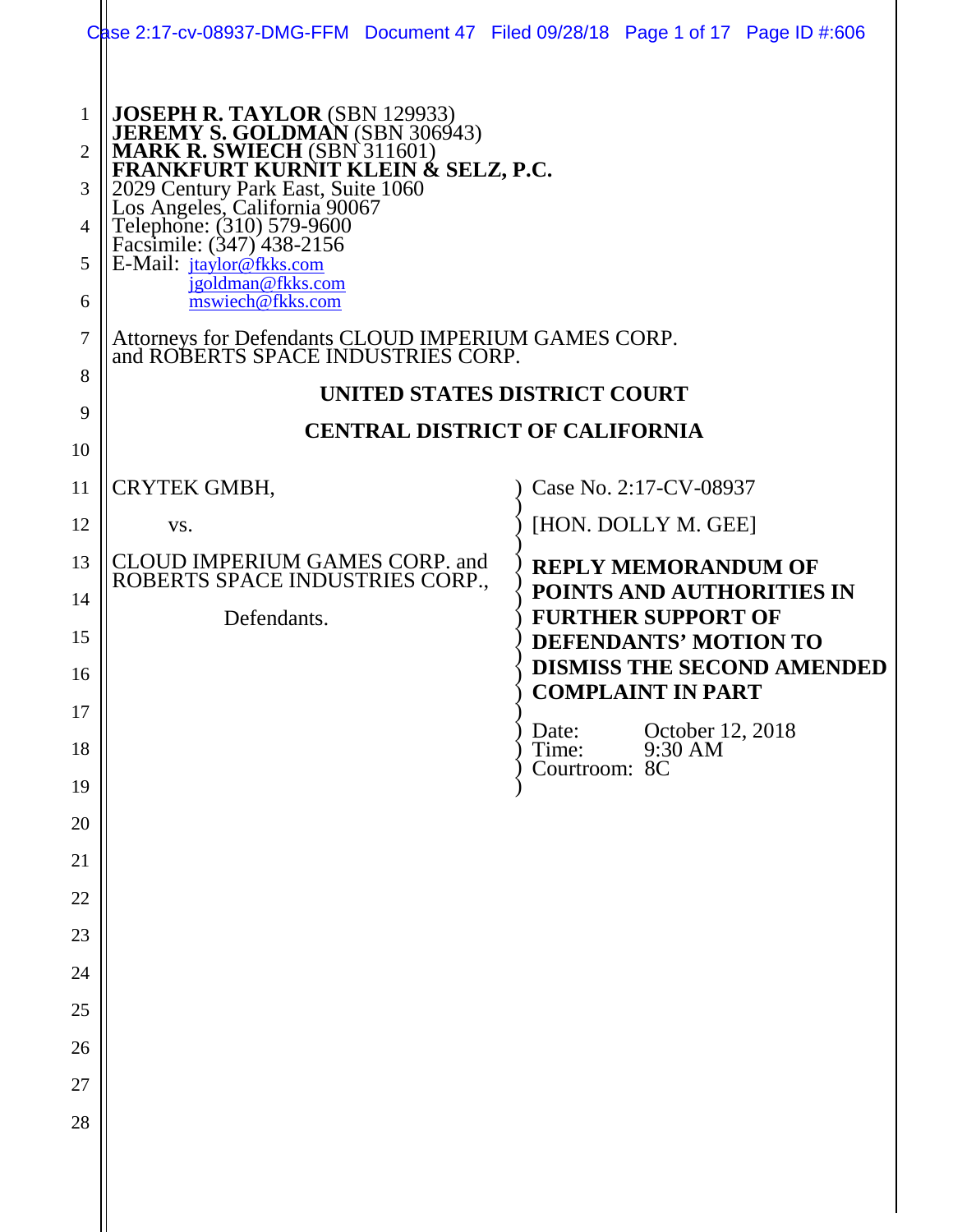|                | Case 2:17-cv-08937-DMG-FFM Document 47 Filed 09/28/18 Page 2 of 17 Page ID #:607 |                          |  |
|----------------|----------------------------------------------------------------------------------|--------------------------|--|
|                |                                                                                  | <b>TABLE OF CONTENTS</b> |  |
| $\overline{2}$ |                                                                                  |                          |  |
|                |                                                                                  |                          |  |

| $\overline{4}$ | I.  | Section 2.4 Prevents Defendants From Engaging In A Competing Game Engine |                                                                            |  |
|----------------|-----|--------------------------------------------------------------------------|----------------------------------------------------------------------------|--|
| 5              |     |                                                                          |                                                                            |  |
| 6              |     | A.                                                                       | The Cases Cited By Crytek Establish That "Engaging In Business"            |  |
| 7              |     |                                                                          | Requires Engaging In An Activity With Frequency And Continuity 2           |  |
| 8              |     |                                                                          | 1.                                                                         |  |
| 9              |     |                                                                          | 2.                                                                         |  |
| 10             |     |                                                                          | 3.                                                                         |  |
| 11             |     |                                                                          | 4.                                                                         |  |
| 12             |     |                                                                          |                                                                            |  |
| 13             |     |                                                                          | 5.<br>Summary Of Statutory Interpretation Of "Engaged In Business" 6       |  |
|                |     | <b>B.</b>                                                                | The SAC Does Not Support Crytek's Argument That Defendants Are             |  |
| 14             |     |                                                                          | Indirectly Engaged In A Business That Competes With CryEngine 6            |  |
| 15<br>16       |     | $C$ .                                                                    | Neither The SAC Nor The GLA Support Crytek's Argument That                 |  |
| 17             |     |                                                                          | Defendants Promised To Devote Their Promotional And                        |  |
| 18             |     |                                                                          |                                                                            |  |
| 19             | II. |                                                                          | Crytek's Allegations Regarding "Star Engine" And Lumberyard Do Not State A |  |
| 20             |     |                                                                          |                                                                            |  |
| 21             |     |                                                                          |                                                                            |  |
| 22             |     | A.                                                                       | The SAC Does Not Allege That "Star Engine" Competes With                   |  |
| 23             |     |                                                                          |                                                                            |  |
| 24             |     | <b>B.</b>                                                                | The SAC Does Not Allege That Defendants Engaged In A Competing             |  |
| 25             |     |                                                                          | Game Engine Business When They Announced Their Decision To                 |  |
| 26             |     |                                                                          |                                                                            |  |
| 27             |     | $\mathcal{C}$ .                                                          | The SAC Does Not Allege Any "Frequent And Continuous" Conduct              |  |
| 28             |     |                                                                          |                                                                            |  |
|                |     |                                                                          |                                                                            |  |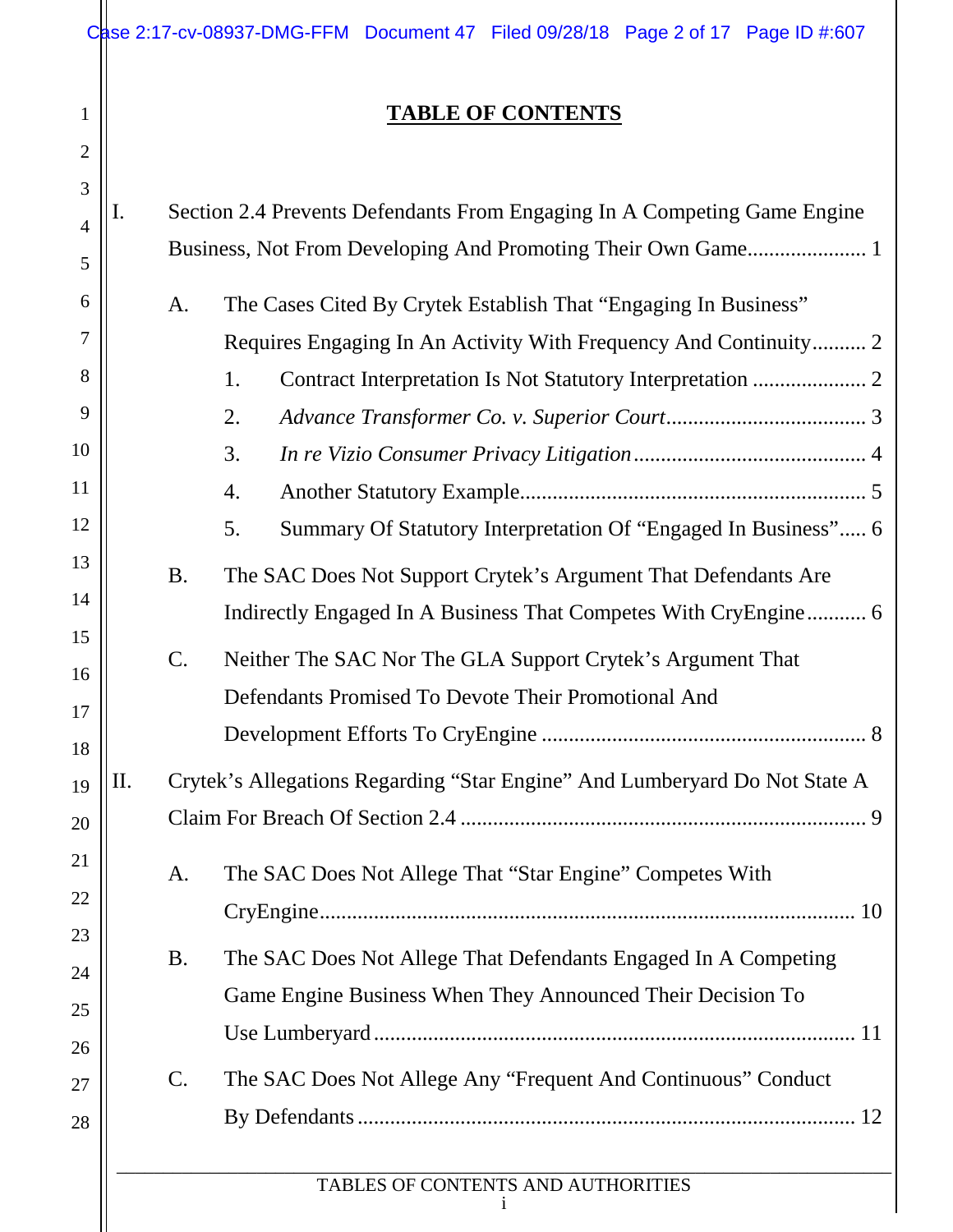|                | Case 2:17-cv-08937-DMG-FFM Document 47 Filed 09/28/18 Page 3 of 17 Page ID #:608    |
|----------------|-------------------------------------------------------------------------------------|
| 1              | <b>TABLE OF AUTHORITIES</b>                                                         |
| $\overline{2}$ | Page(s)                                                                             |
| $\mathfrak{Z}$ | <b>Cases</b>                                                                        |
| $\overline{4}$ | Advance Transformer Co. v. Superior Court,                                          |
| 5              |                                                                                     |
| 6              | Ashcroft v. Iqbal,                                                                  |
| 7              |                                                                                     |
| 8              | Bell Atlantic Corp. v. Twombly,                                                     |
| 9              |                                                                                     |
| 10             | Benitez v. Hutchens,                                                                |
| 11             |                                                                                     |
| 12             | Comedy Club, Inc. v. Improv West Associates,                                        |
| 13             |                                                                                     |
| 14             | Dietz International Public Adjusters of California, Inc. v. Evanston Insurance Co., |
| 15             |                                                                                     |
| 16             | E.T. Products, LLC v. D.E. Miller Holdings, Inc.,                                   |
| 17             |                                                                                     |
| 18             | GSI Technology, Inc. v. United Memories, Inc.,                                      |
| 19             |                                                                                     |
| 20             | Holguin v. Dish Network LLC,                                                        |
| 21             |                                                                                     |
| 22             | Howard v. Babcock,                                                                  |
| 23             |                                                                                     |
| 24             | In re Vizio Consumer Privacy Litigation,                                            |
| 25             |                                                                                     |
| 26             | Mammoth Lakes Land Acquisition, LLC v. Town of Mammoth Lakes,                       |
| 27             |                                                                                     |
| 28             |                                                                                     |
|                |                                                                                     |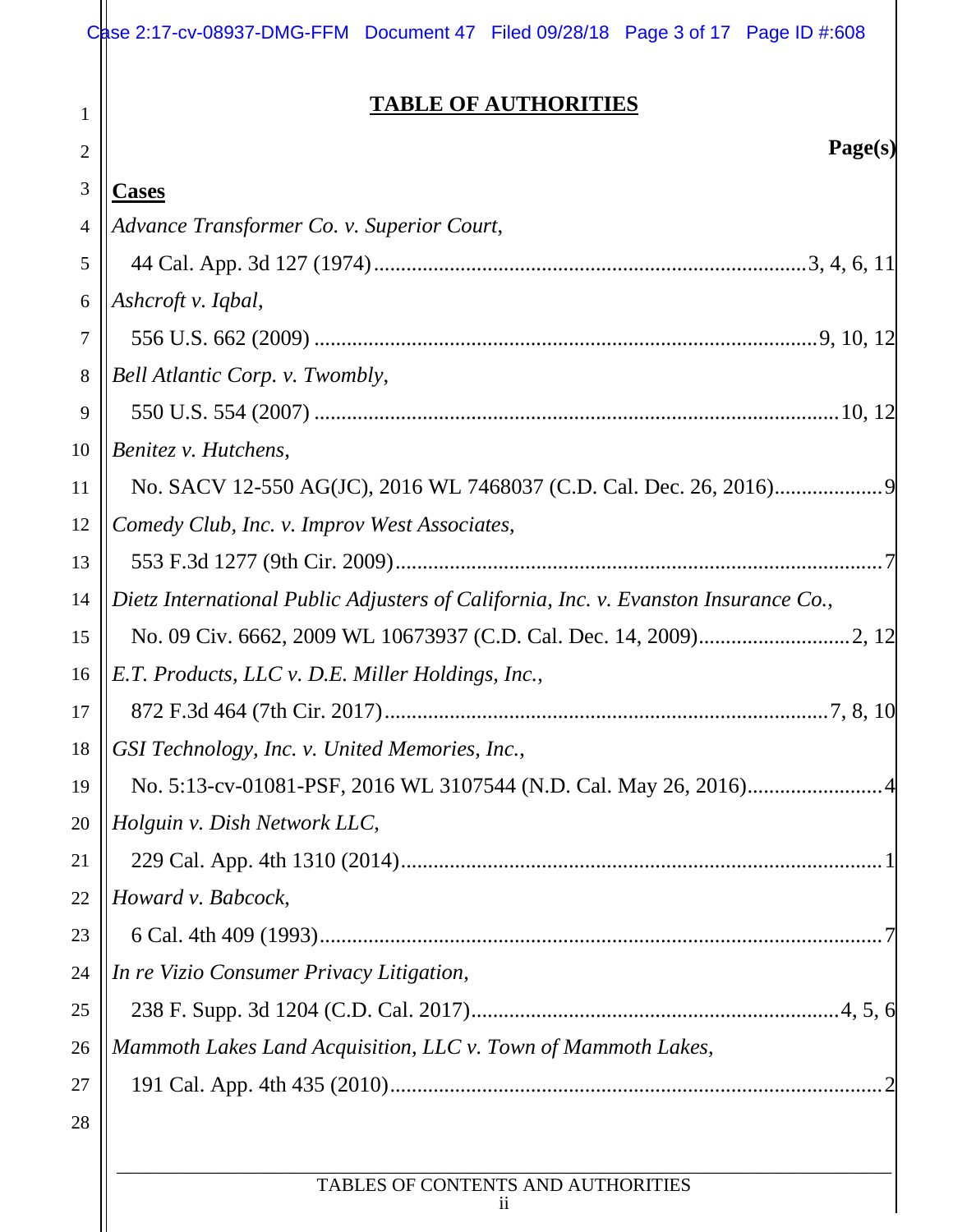| $\mathbf{1}$   | Yang v. ActioNet, Inc.,                                                  |
|----------------|--------------------------------------------------------------------------|
| $\mathbf{2}$   | No. CV 14-00792-AB (SHx), 2015 WL 13385917 (C.D. Cal. July 21, 2015)  10 |
| $\mathfrak{Z}$ | <b>Statutes</b>                                                          |
| $\overline{4}$ |                                                                          |
| 5              |                                                                          |
| 6              |                                                                          |
| $\tau$         |                                                                          |
| 8              |                                                                          |
| 9              |                                                                          |
| 10             |                                                                          |
| 11             |                                                                          |
| 12             |                                                                          |
| 13             |                                                                          |
| 14             |                                                                          |
| 15             |                                                                          |
| 16             |                                                                          |
| 17             |                                                                          |
| 18             |                                                                          |
| 19             |                                                                          |
| 20             |                                                                          |
| 21             |                                                                          |
| 22             |                                                                          |
| 23             |                                                                          |
| 24             |                                                                          |
| 25             |                                                                          |
| 26             |                                                                          |
| 27             |                                                                          |
| 28             |                                                                          |
|                | TABLES OF CONTENTS AND AUTHORITIES                                       |
|                | iii                                                                      |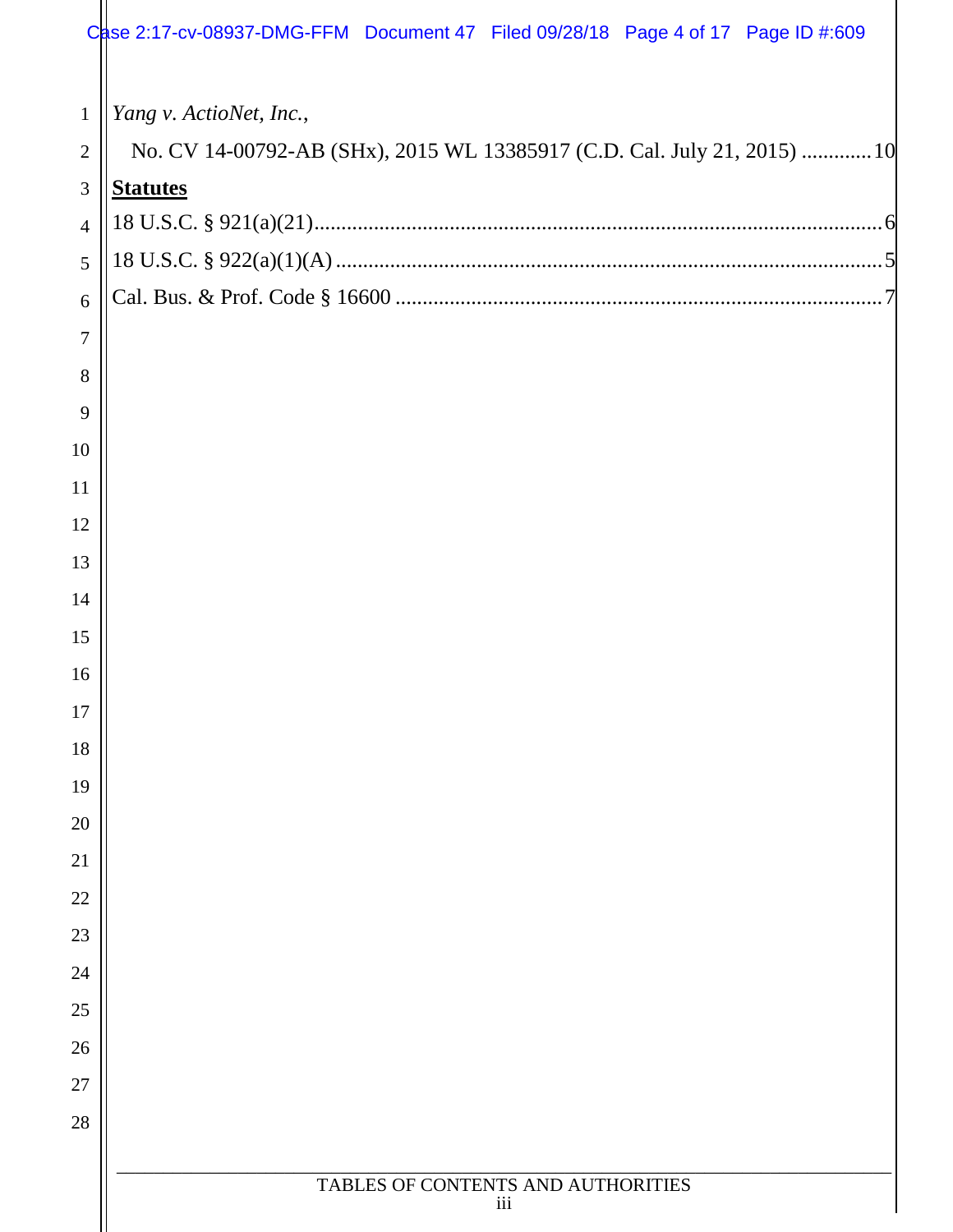1 2 3 4 5 The GLA does not require Defendants to use Crytek's game engine. It allows such use because that is what licenses do. Crytek already lost its bid to deny Defendants their freedom to use a different game engine on the last motion. The SAC and opposition now try to block Defendants' right to develop and promote their video game as they wish through the back door of Section 2.4, a non-compete clause that prevents Defendants from competing against Crytek in the game engine business. When examining the GLA as a whole, Crytek's construction of Section 2.4 would once again yield the absurdity of changing a license into a shackle. There is and can be no allegation Defendants are in the game engine business. Statutory interpretation cases do not apply, but if they did, they would overwhelmingly support Defendants' motion. Crytek's scant allegations in the SAC do not come close to supporting a claim that Defendants have engaged in any business that competes with CryEngine. The motion should be granted.

### **ARGUMENT**

## **I. Section 2.4 Prevents Defendants From Engaging In A Competing Game Engine Business, Not From Developing And Promoting Their Own Game**

Section 2.4 lists activities which Defendants may not "engage in the business of." "Using" a competing game engine is *not* one of them. *See* GLA § 2.4. Reading Section 2.4 to prohibit Defendants from using another game engine and engaging in conduct that would flow naturally from such use would effectively rewrite the GLA by imposing an onerous restriction upon Defendants to which the parties did not agree. The Court should reject Crytek's second improper attempt to misconstrue the GLA as a means of stifling Defendants' right to develop and promote their game as they deem fit. *Holguin v. Dish Network LLC*, 229 Cal. App. 4th 1310, 1324 (2014) (courts "do not have the power to create for the parties a contract they did not make and cannot insert language that one party now wishes were there").

Crytek cries that Defendants "repeatedly accuse Crytek of ignoring or omitting" Section 2.4's "engage in the business of" requirement, retorting that the "language is rendered in bold type" in the SAC. *See* Opp'n 3. Font choice for quotations of Section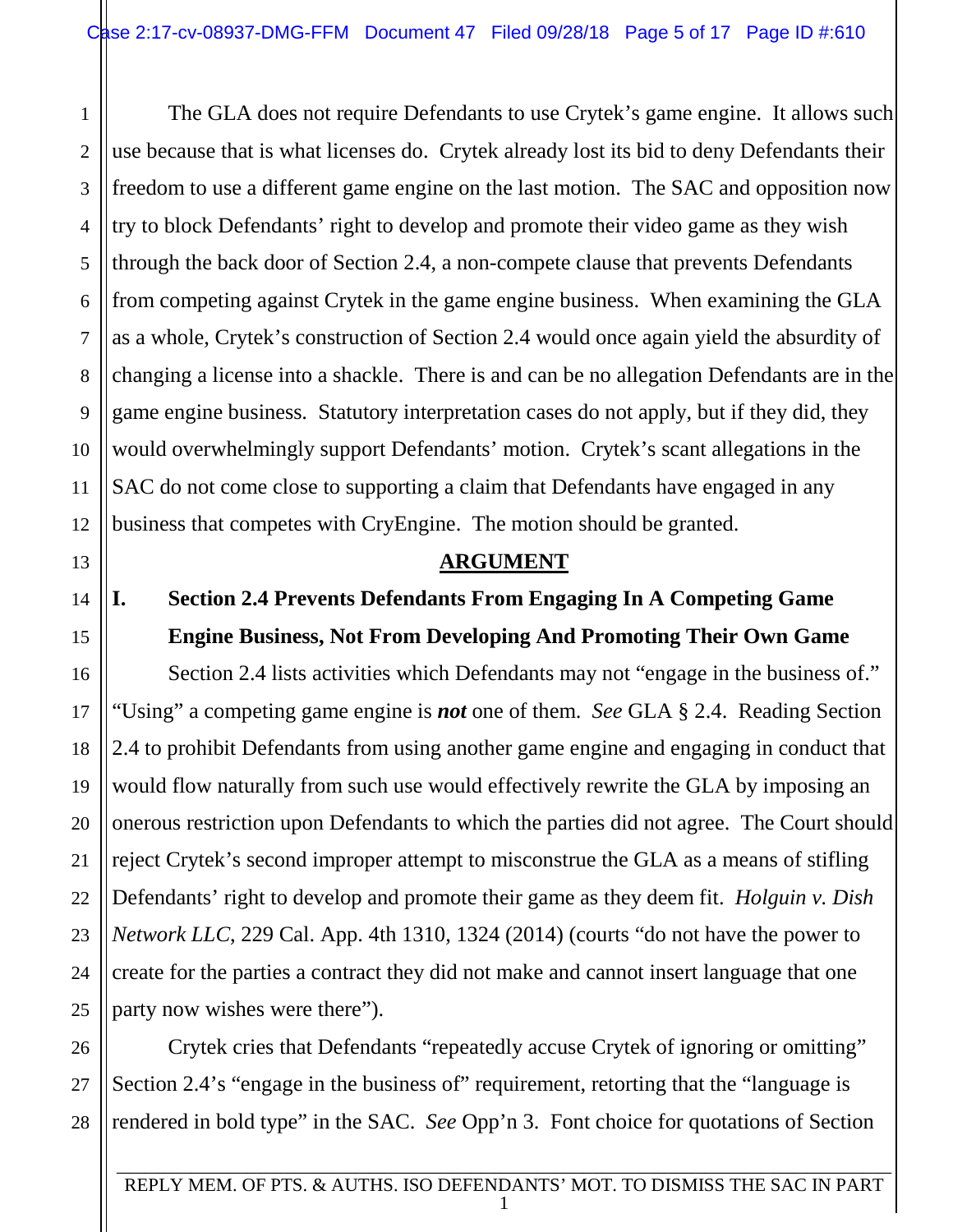1 2 3 4 5 6 7 8 9 2.4 does not paper over Crytek's failure to plead *any facts* in the SAC to support a claim that Defendants have engaged in a business that competes with CryEngine.<sup>1</sup> While Crytek tries to fix that defect through its opposition, it is the SAC that must, but fails to, pass muster. *Dietz Int'l Pub. Adjusters of Cal., Inc. v. Evanston Ins. Co.*, No. 09 Civ. 6662, 2009 WL 10673937, at \*3 (C.D. Cal. Dec. 14, 2009) ("A plaintiff cannot cure deficiencies in a complaint through allegations provided in its opposition to a motion to dismiss."). The Court should reject Crytek's attempt to characterize Defendants' statements about "Star Engine" and Lumberyard as signaling Defendants' foray into the game engine business.

10

11

12

13

14

15

16

17

18

19

20

21

22

23

## A. The Cases Cited By Crytek Establish That "Engaging In Business" Requires Engaging In An Activity With Frequency And Continuity **1. Contract Interpretation Is Not Statutory Interpretation**

Crytek tacitly admits that it could not locate any contract cases interpreting the term "engaged in business" in the context of a non-compete clause—or even in the context of a contract at all. *See* Opp'n 3 ("[C]ourts that have construed the phrase 'engage in the business of' *in other contexts* have not given that phrase such a narrow construction.") (emphasis added). Since Crytek cites cases interpreting only statutes with this phrase, the cases are of limited import here. *See Mammoth Lakes Land Acquisition, LLC v. Town of Mammoth Lakes*, 191 Cal. App. 4th 435, 461 (2010) (holding "canons of statutory interpretation do not apply" where action concerns interpretation of agreement between private parties). However, to the extent the Court considers the interpretation of the "engaged in the business" language in the statutory context useful, the cases cited by

<sup>24</sup> 25 26 27 28 <sup>1</sup> Crytek *twice* omits the "engage in the business of" language in sentences attempting to reconstitute that language on *the same page* of its opposition where Crytek argues that it did not ignore that language. *See* Opp'n 3, ll. 1-3 ("Section 2.4 of the GLA expansively prohibits Defendants from *engaging in numerous forms of conduct* that could harm CryEngine's competitive standing among competing game engines[.]"); *id.*, ll. 13-16 ("Crytek's complaint sufficiently alleges that Defendants . . . *engaged in numerous business activities* enumerated in Section 2.4[.]") (emphases added).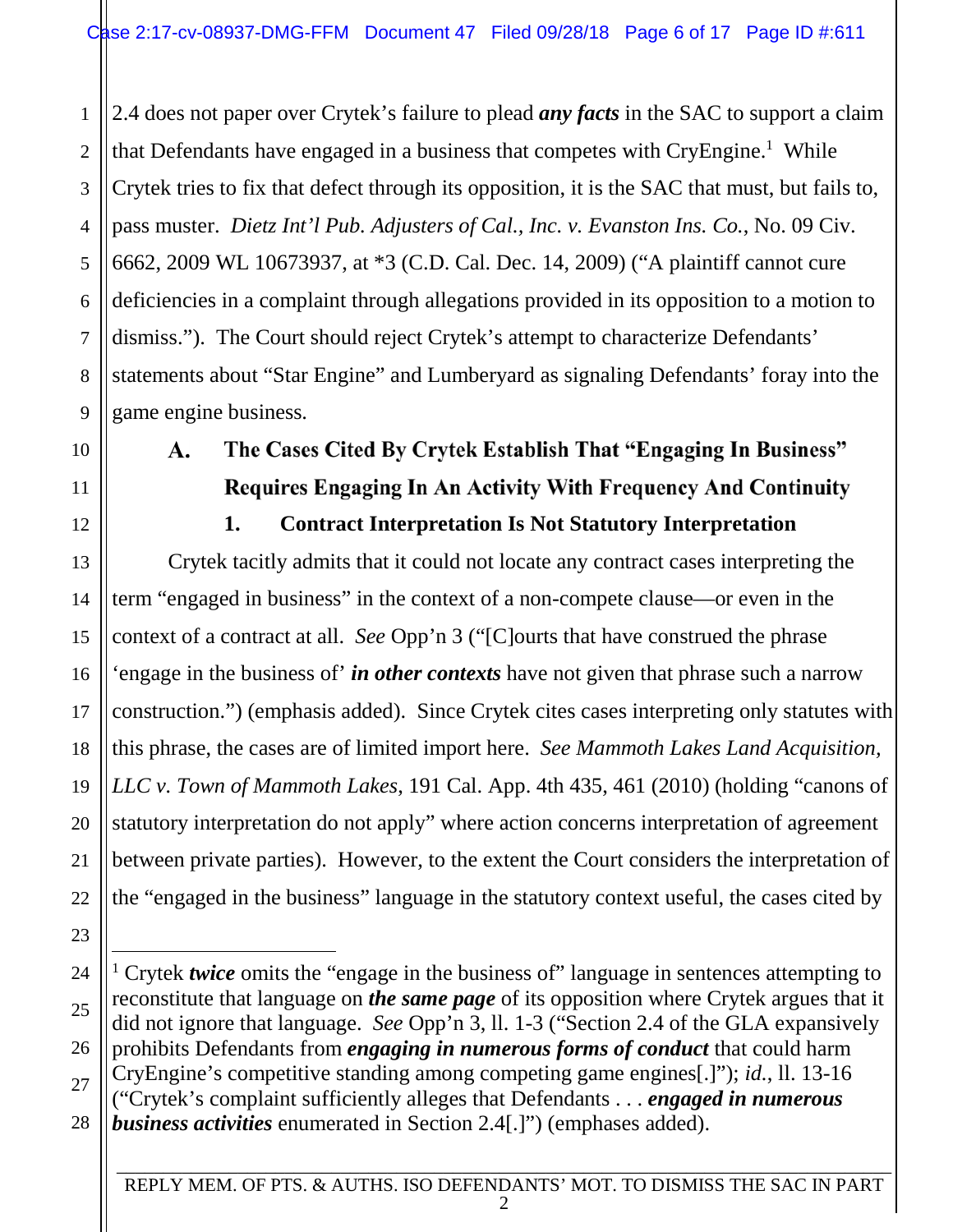1 2 Crytek, as well as other statutes, overwhelmingly establish that Crytek has *not* alleged facts to support a claim that Defendants have engaged in a business that competes with Crytek's game engine business.

### **2.** *Advance Transformer Co. v. Superior Court*

In *Advance Transformer Co. v. Superior Court*, 44 Cal. App. 3d 127 (1974), the issue was whether a supplier could obtain an attachment remedy against the individual owners of a corporation who personally guaranteed the corporation's debt obligation. *Id.* at 129-31. The relevant statute limited the remedy to business entities and "individuals engaged in trade or business." *Id.* In determining whether the personal guarantors "engaged in trade or business" within the meaning of the statute, the court examined numerous cases that interpreted "engage in business." *Id.* at 134-39. The court observed that while the term "business" may "embrace[] any activity engaged in for profit or gain," the phrase "*engaged in business*" requires something more: it "generally is held to imply *business activity of a frequent or continuous nature*." *See id.* at 134 (emphasis added). With respect to the case at hand, the court concluded that the guarantor may be considered to have "engaged in trade or business" only if he occupied himself with guaranteeing credit "*to a substantial degree and on a continuing basis in promoting his own profit*." *Id.* at 144 (emphasis added).

Here, Crytek alleges only two incidents give rise to the purported breach of Section 2.4: Defendants' September 2016 statement referring to their modified version of CryEngine as "Star Engine" and Defendants' December 2016 announcement regarding their switch to Lumberyard. SAC ¶ 37. But these two isolated incidents, even when construed in the light most favorable to Crytek, do not support a claim that Defendants engaged in any proscribed activity "of a frequent or continuous nature" or that such activity occupied Defendants' attention "to a substantial degree and on a continuing basis."<sup>2</sup> *Advance Transformer*, 44 Cal. App. 3d at 134, 144; *see also id.* at 135 ("It is, of

<sup>&</sup>lt;sup>2</sup> Crytek's allegation in SAC ¶ 38 that Defendants engaged in "continuous activity" is entirely conclusory, as discussed *infra* at Part II.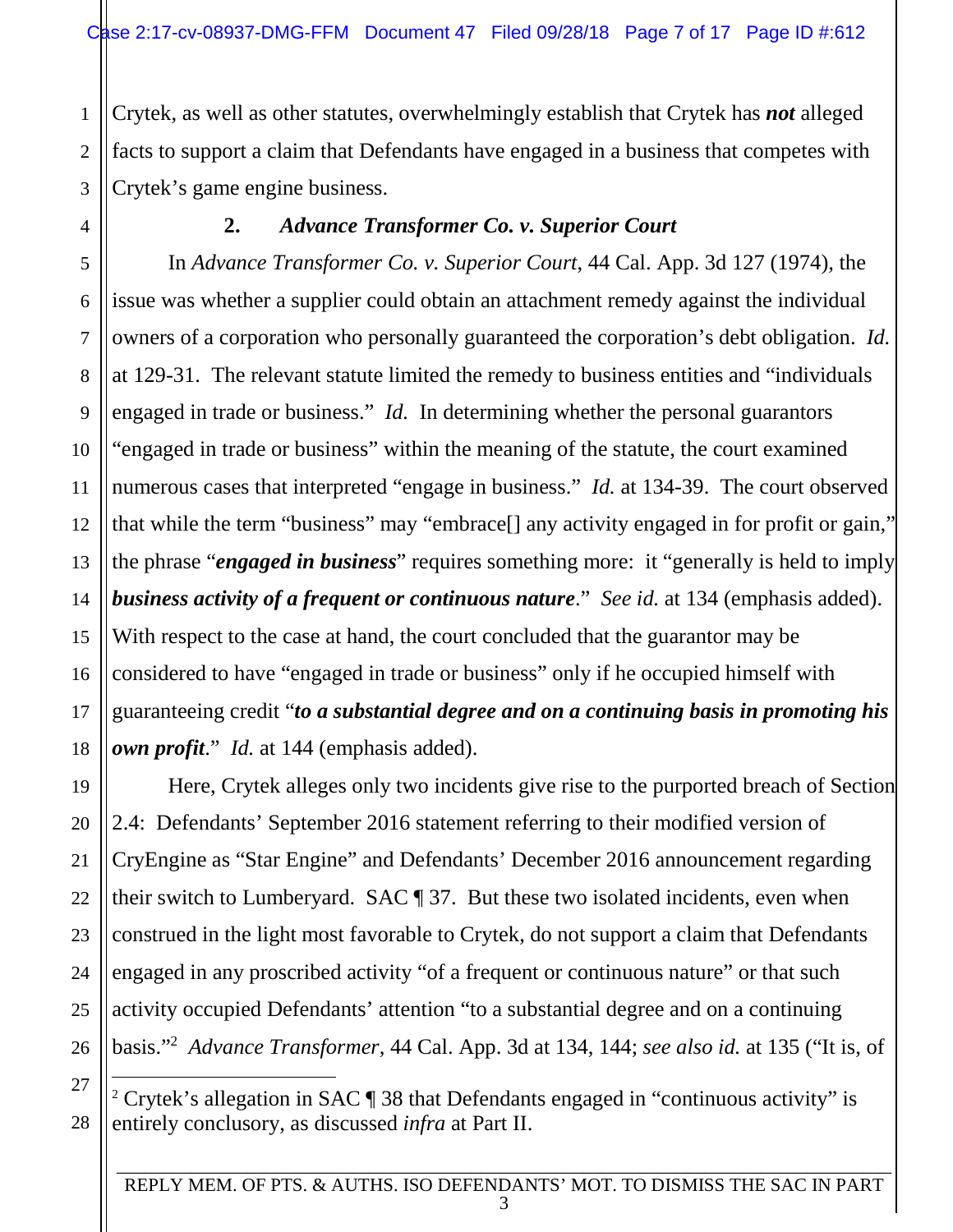1 2 course, well established that a single or occasional disconnected act does not constitute 'engaging in a business.'").

3 4 5 6 7 8 9 10 11 12 13 14 15 16 17 Crytek also ignores *Advance Transformer*'s recognition that the meaning of "engaged in business" "is to be determined not in vacuo," but in reference to the overall context in which it appears. *Id.* at 139. The context in which "engaged in business" appears here is in the non-compete clause of a licensing agreement. *See* Order [ECF 38] at 9 ("A license is a grant of permission or authority to do any particular thing."). Section 2.4 is a non-compete clause that prohibits Defendants from using their access to the CryEngine code to expand into the video game engine business during the license term and for two years after. *See GSI Tech., Inc. v. United Memories, Inc.*, No. 5:13-cv-01081-PSF, 2016 WL 3107544, at \*7 (N.D. Cal. May 26, 2016) ("The purpose of a noncompete agreement is to protect one party from competition by others and/or to protect trade secrets."). Section 2.4 does not prohibit Defendants from developing and promoting their own video game, which is the very purpose of the GLA. *See* GLA p. 2 ("WHEREAS Licensee desires to use, and Crytek desires to grant the license to use, the "CryEngine" for the game currently entitled ["Star Citizen"] and its related space fighter game "Squadron 42[.]").

18

19

20

21

22

23

24

25

26

27

### **3.** *In re Vizio Consumer Privacy Litigation*

Crytek leans heavily on *In re Vizio Consumer Privacy Litigation*, 238 F. Supp. 3d 1204 (C.D. Cal. 2017), but that case also supports Defendants' motion. In *Vizio*, the issue was whether a manufacturer of TVs containing software that collected data regarding consumers' viewing habits violated the Video Privacy Protection Act (the "VPPA") by sharing that information with third-party advertisers. *See id.* at 1212-13, 1220. The VPPA applies only to "person[s] engaged in the business . . . of rental, sale, or delivery" of video content. *Id.* at 1221. Vizio moved to dismiss on the ground that it was not "engaged in the business" of anything other than manufacturing TVs; only the streaming platforms (e.g., Netflix and Hulu) were covered by the statute. *Id.* at 1220-22.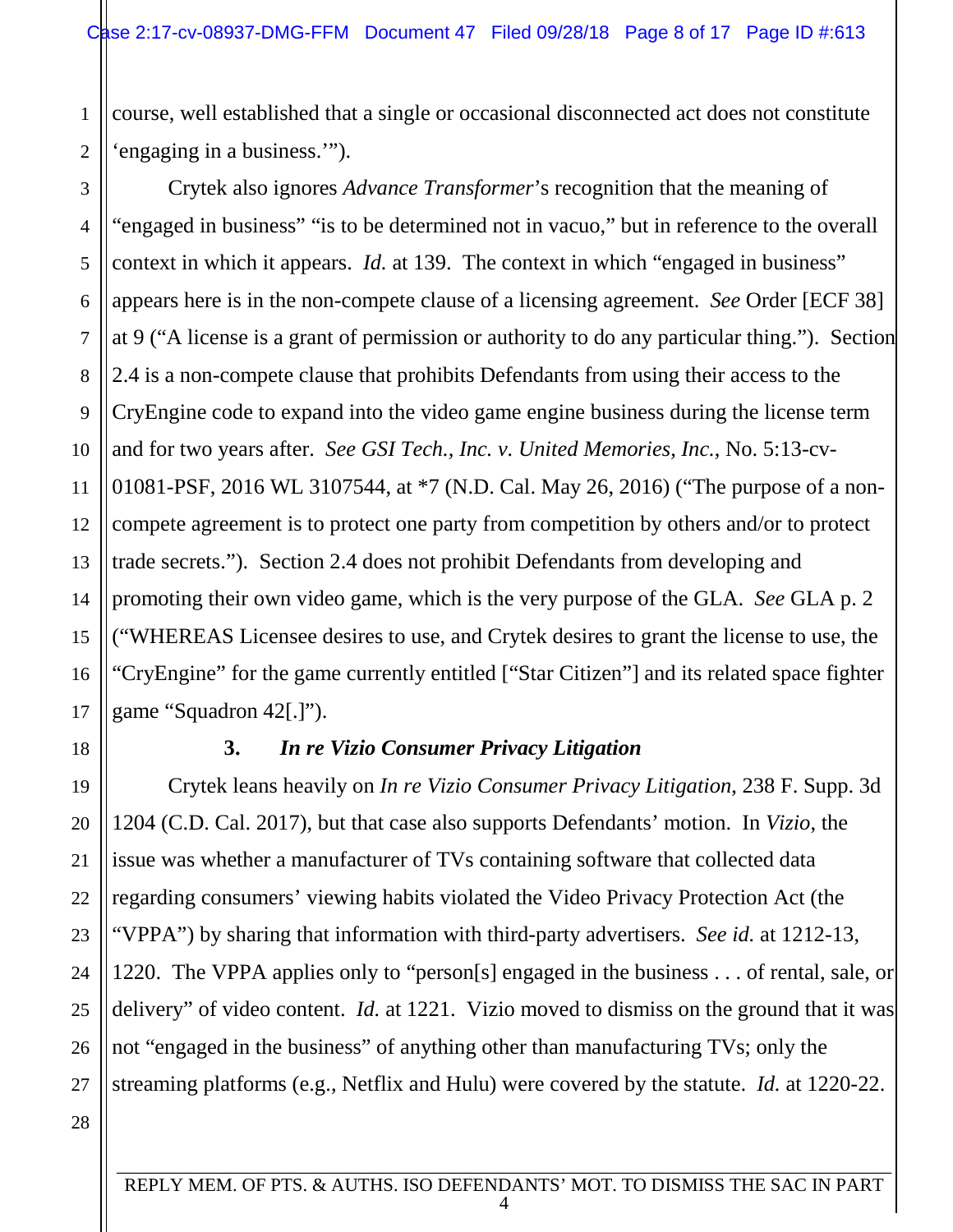1 2 3 4 5 6 7 8 9 The *Vizio* court held that, under the VPPA, being "engaged in the business" of video delivery required Vizio's product to "not only be *substantially involved* in the conveyance of video content to consumers but also *significantly tailored* to serve that purpose." *Id.* at 1221 (emphasis added). Under this standard, the court held that the complaint sufficiently alleged that Vizio's TVs were "intimately involved in the delivery of video content to consumers," where Vizio marketed its TVs as "a 'passport' to this video content" and created "a supporting ecosystem to seamlessly deliver video content to consumers (including entering into agreements with content providers such as Netflix and Hulu)" on its TVs. *See id.* at 1222.

10 11 12 13 14 15 16 17 18 19 20 Crytek's allegations in the SAC do not come close to meeting *Vizio*'s construction of "engaged in business." The only products Crytek alleges Defendants are developing are *Star Citizen* and *Squadron 42*. *See* SAC ¶ 3. The SAC does not and cannot allege that Defendants or its products are "intimately involved in the delivery" or promotion of a competing game engine. Nor does the SAC allege that Defendants marketed themselves or *Star Citizen* as a "passport" to access a competing game engine or that, through their products, Defendants have created "a supporting ecosystem" to provide a competing game engine. The SAC fails to state a claim that Defendants are engaged in a competing game engine business because the SAC does not and cannot allege that Defendants or their products are "substantially involved" in or "significantly tailored" toward that business. *See Vizio*, 238 F. Supp. 3d at 1222.<sup>3</sup>

### **4. Another Statutory Example**

The use of the term "engaged in the business of" in other statutes further supports Defendants' position. For example, it is a federal crime for any person "to engage in the business of importing, manufacturing, or dealing" in firearms or ammunition without a license. 18 U.S.C. § 922(a)(1)(A). Congress defined "engaged in the business" in this

25 26

28

24 27

21

22

<sup>&</sup>lt;sup>3</sup> Contrary to Crytek's suggestion, Defendants do not contend, as Vizio did, that "only one party may be 'engaged in' a particular business at any given time." Opp'n 6 (citing *Vizio*, 238 F. Supp. 3d at 1222).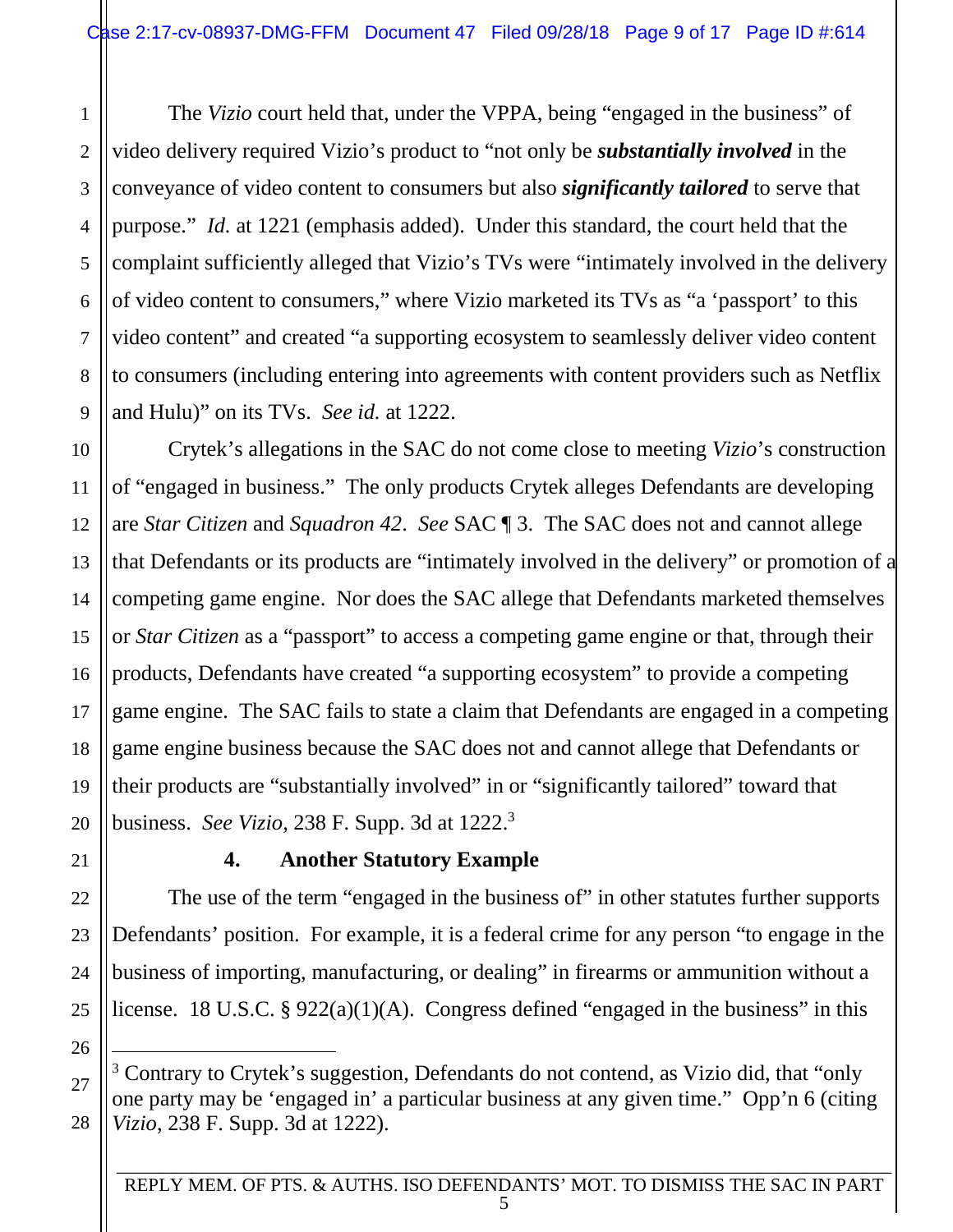1 2 3 4 5 6 7 8 9 context to mean "a person who devotes time, attention, and labor" to importing, manufacturing, or dealing in firearms or ammunition "*as a regular course of trade or business* with the principal objective of livelihood and profit through the sale or distribution" therefrom. 18 U.S.C. § 921(a)(21) (emphasis added). Thus, to be *engaged in the business of* firearms dealing, a person must do something more than, for example, merely import or sell firearms or ammunition. A person must engage in these activities "as a regular course" of his or her "trade or business with the principal objective of livelihood and profit" in order to fall within the statute. *Id.* Incidental engagement is not enough. *See id.* 

**5. Summary Of Statutory Interpretation Of "Engaged In Business"** 

In sum, legal authorities interpreting "engaged in business" in statutes universally define the term as requiring more than just engaging in defined activities. *See Advance Transformer*, 44 Cal. App. 3d at 135 ("It is, of course, well established that a single or occasional disconnected act does not constitute 'engaging in business.'"). Engaging in business requires "frequent or continuous" activity (*see id.* at 134) that occurs in the "regular course" of one's trade or business (*see* 18 U.S.C. § 921(a)(21)) and evidences one's "substantial involvement" in that business due to efforts that are "significantly tailored" to achieving those business objectives (*see Vizio*, 238 F. Supp. 3d at 1221).

The SAC does not come close to pleading these thresholds. Crytek alleges no facts to support its claim that Defendants have engaged in a competing game engine business. At most, Defendants' statements about "Star Engine" and Lumberyard are "occasional disconnected acts" that do not constitute "engaging in business." *Advance Transformer*, 44 Cal. App. 3d at 135. Thus, Crytek's allegations in the SAC are plainly insufficient under its own cases to plausibly allege that Defendants have violated Section 2.4.

### B. The SAC Does Not Support Crytek's Argument That Defendants Are Indirectly Engaged In A Business That Competes With CryEngine

Crytek argues that Section 2.4's "directly or indirectly" language serves to "restrict all competitive activity in any capacity," but cites no cases applying California law in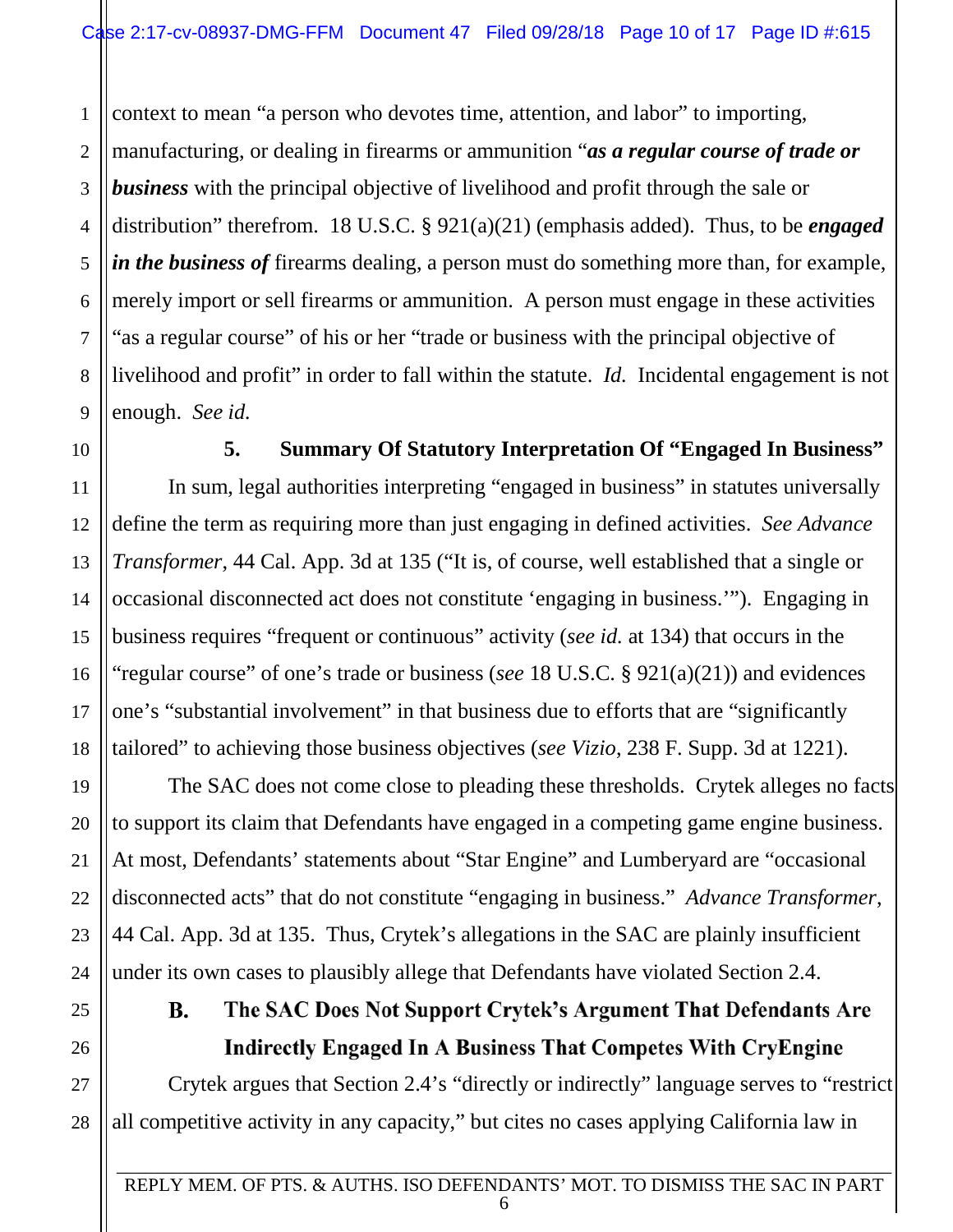1  $\mathfrak{D}$ 3 4 support of its expansive interpretation. *See* Opp'n 6-8. This likely is because of California's strong public policy against enforcing overbroad non-compete provisions. *See* Cal. Bus. & Prof. Code § 16600 ("[E]very contract by which anyone is restrained from engaging in a lawful . . . business of any kind is to that extent void."); *Howard v. Babcock*, 6 Cal. 4th 409, 416 (1993) ("California has a settled policy in favor of open competition."). Indeed, the Ninth Circuit has held that, under California law, noncompete clauses in licensing agreements must be "narrowly tailored to relate to the areas in which" the licensee is operating under the license agreement. *Comedy Club, Inc. v. Improv W. Assocs*., 553 F.3d 1277, 1289-94 (9th Cir. 2009).

*E.T. Products, LLC v. D.E. Miller Holdings, Inc.*, 872 F.3d 464 (7th Cir. 2017), Crytek's main case, once again supports dismissal. The issue in that case was whether a seller of a business violated a broad non-compete clause that prohibited him from "assisting anyone involved in any company either directly or indirectly engaged in the same industry[.]" *Id.* at 466-67. The buyer claimed the seller breached the non-compete clause by assisting one of the buyer's own distributors and by continuing to honor the distributor's lease after the distributor started selling competing products. *Id.* at 469-470. While the court upheld the enforceability of the non-compete clause, the court concluded the seller did not breach it, holding that the buyer's expansive interpretation of the clause's "indirectly" language was "a bit much" given the attenuated nature of the seller's allegedly competitive behavior. "We're required to give the noncompete clause a reasonable construction that doesn't entail a limitless reach[,]" held the court. *Id.* at 470.

Here, Crytek's claim that Defendants engaged in the business of promoting a competing game engine by referring to their modified version of CryEngine as "Star Engine" also is "a bit much." The GLA expressly authorizes Defendants to develop and modify CryEngine. GLA § 2.1.1. The GLA further authorizes Defendants to distribute the modified CryEngine code via the *Star Citizen* video game. *See* GLA §§ 2.1.1, 2.1.2, 2.1.3. The fact that Defendants chose to attach a name to their authorized CryEngine derivative "can't possibly violate" Section 2.4. *See E.T. Prods.*, 872 F.3d at 469-70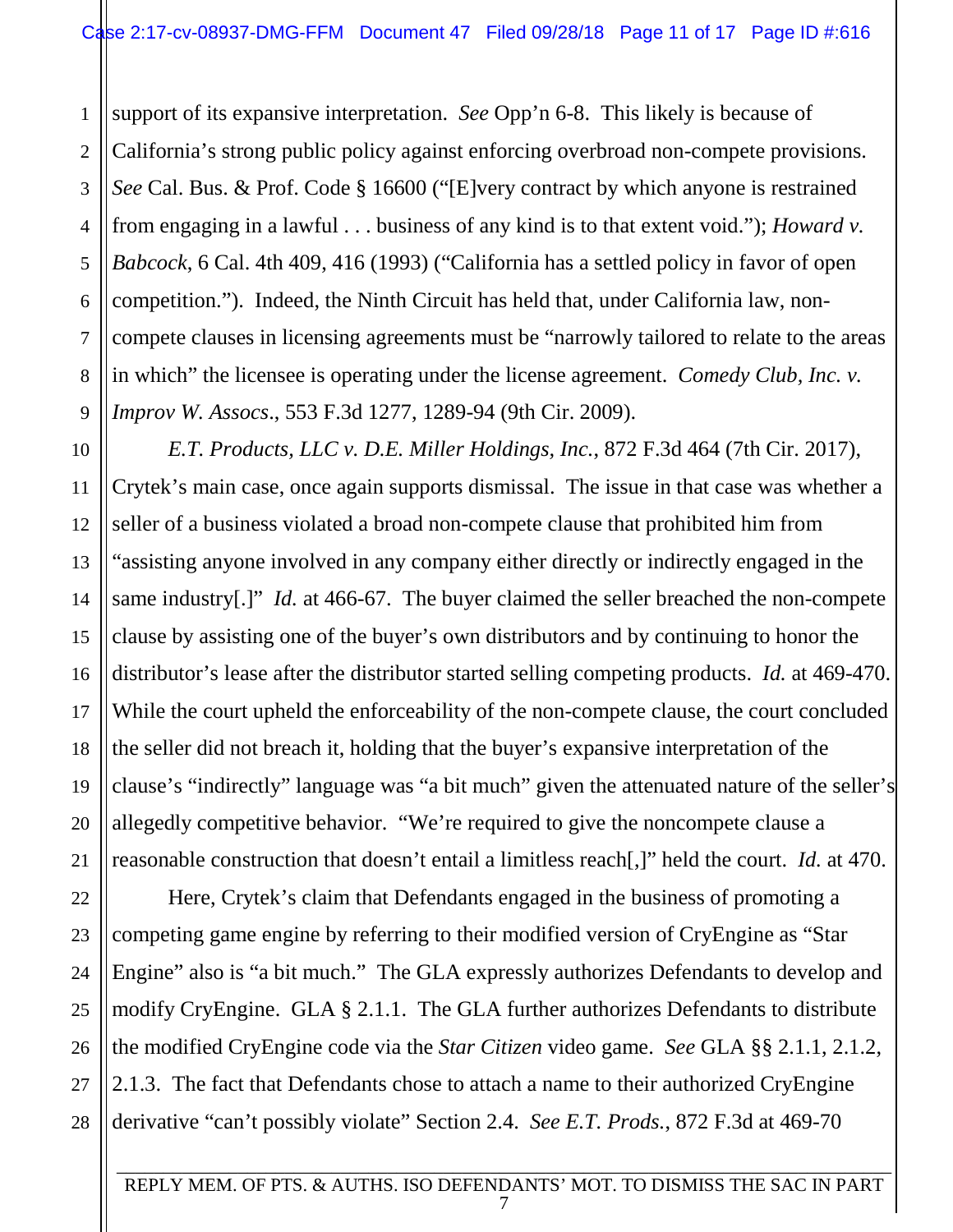1 2 (authorized distributor whose sole conduct in the relevant market consists of distributing one manufacturer's product "plainly isn't that manufacturer's competitor").

Moreover, the non-compete clause in *E.T. Products* was much broader and is easily distinguishable because it does *not* contain the "engage in the business of" requirement found in Section 2.4. The non-compete clause in *E.T. Products* prohibited the seller from "*assisting anyone* involved in any company either directly or indirectly engaged *in the same industry*" as the buyer. *Id.* at 466 (emphasis added). This is a far cry from the restriction in Section 2.4, which prohibits Defendants from "directly or indirectly engaging *in the business of*" a competing game engine business.

Finally, Crytek argues the "directly or indirectly" language "forecloses the narrow interpretation of [Section 2.4] that Defendants urge this Court to adopt." Opp'n 7. But, as *E.T. Products* explains, "directly or indirectly" only means "that complete overlap isn't required." 872 F.3d at 470. *E.T. Products* does not hold, as Crytek suggests, that "directly or indirectly" should be read so expansively as to capture conduct that bears only an attenuated relationship to competitive activity; indeed, it expressly cautions against such an interpretation. *Id.* ("The broadest possible reading of the noncompete would preclude all sorts of innocuous behavior, making the agreement overbroad and unenforceable.").

# C. Neither The SAC Nor The GLA Support Crytek's Argument That Defendants Promised To Devote Their Promotional And Development Efforts To CryEngine

Crytek argues that the "context of the parties' negotiations" supports its broad interpretation of Section 2.4. *See* Opp'n 8-9. Crytek asserts that it bargained for not only licensing fees, but also "the benefit of Defendants' promotional efforts concerning the game engine used in Star Citizen" and "the benefit of Defendants' work to develop and maintain that game engine." *Id.* at 8. But other claims in the SAC already cover Defendants' alleged breaches of their "promotional" and "development" obligations to Crytek. *See* SAC ¶¶ 28-35, 58 (alleged breach of GLA Section 2.8's "promotional"

28

3

4

5

6

7

8

9

10

11

12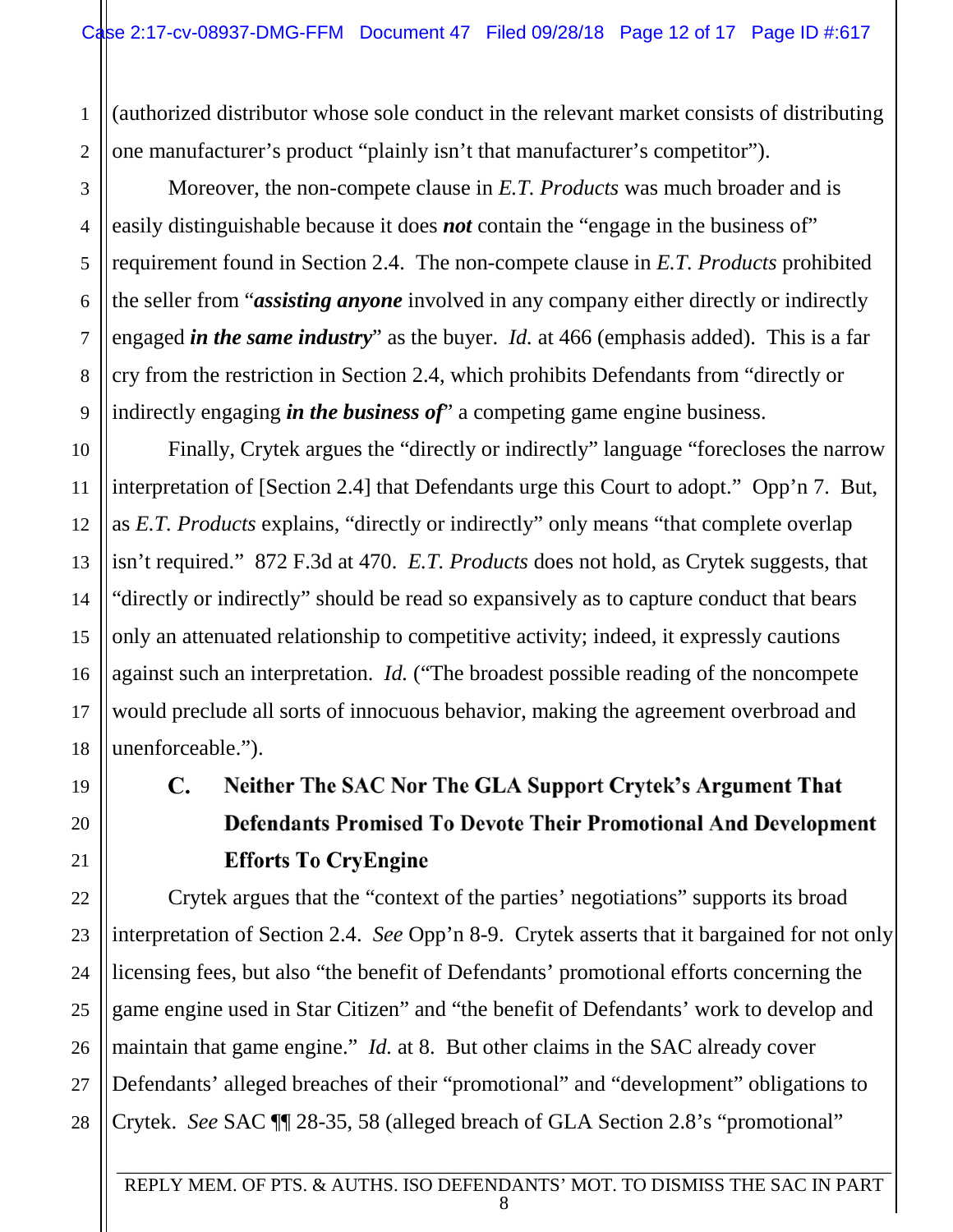1 2 obligations); *id.* ¶¶ 40-45, 57 (alleged breach of GLA Section 7.3's "developmental" obligations). Defendants did not make any other "promotional" or "development" promises under the GLA or otherwise. *See* GLA § 10.1 ("This Agreement and the exhibits hereto reflect the entire agreement and understanding of the Parties with respect to its subject matter[.]").

Crytek then argues that "[r]egardless of how they now describe their business in the context of this litigation, when the parties negotiated the GLA, Defendants promised that they would devote their promotional and development efforts concerning Star Citizen's game engine to CryEngine . . . . That was the deal." Opp'n 8. Crytek cites nothing in support of this statement, let alone any allegation in the SAC now under scrutiny. And, as just discussed, the GLA comprehensively sets forth Defendants' promises and obligations to Crytek. GLA § 10.1. Essentially, Crytek complains that Defendants did not *solely* devote their promotional and development efforts concerning *Star Citizen*'s game engine to CryEngine. But the GLA imposes no such duty on Defendants. Section 2.4 restricts Defendants from engaging in a competing game engine business, not from naming their modified version of CryEngine, using another game engine, or telling their customers they have done so.

## **II. Crytek's Allegations Regarding "Star Engine" And Lumberyard Do Not State A Claim For Breach Of Section 2.4**

Crytek effectively concedes that the SAC's allegations regarding Section 2.4 are threadbare. *See* Opp'n 9 ("Crytek need not allege every piece of evidence that it already has or that it may obtain in discovery to advance beyond the pleading stage."). But as Crytek doubtlessly knows, it must plead enough facts to "allow[] the court to draw the reasonable inference that the defendant is liable for the misconduct alleged." *Ashcroft v. Iqbal*, 556 U.S. 662, 678 (2009); *see also Benitez v. Hutchens*, No. SACV 12-550 AG(JC), 2016 WL 7468037, at \*1 (C.D. Cal. Dec. 26, 2016) ("The Rule 8 pleading standards are not relaxed based on speculation that a plaintiff will be able to provide more specificity after he obtains more discovery."). Crytek's claim that Defendants have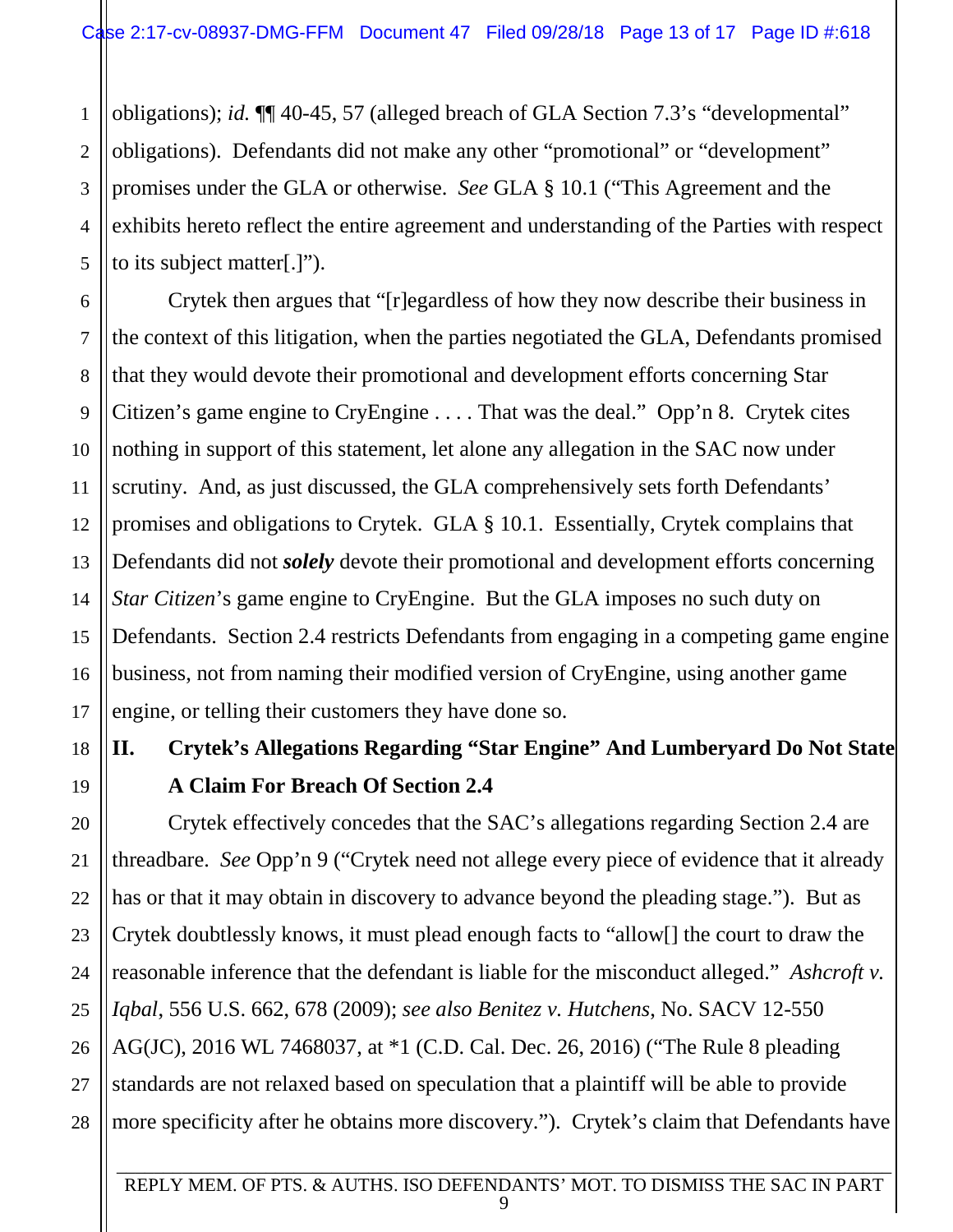1 2 3 4 engaged in a competing game engine business is pure speculation. *Yang v. ActioNet, Inc.*, No. CV 14-00792-AB (SHx), 2015 WL 13385917, at \*4 (C.D. Cal. July 21, 2015) (a complaint "must allege facts sufficient to raise a right to relief that rises above the level of mere speculation[.]") (citing *Bell Atl. Corp. v. Twombly*, 550 U.S. 554, 555 (2007)).

5

6

7

8

9

10

11

12

13

14

15

16

17

18

19

20

21

22

## A. The SAC Does Not Allege That "Star Engine" Competes With CryEngine

Recognizing the dearth of facts supporting its complaint about "Star Engine," Crytek contends that the issue "cannot be resolved at the pleading stage" and "must be addressed in discovery." Opp'n 9-10. But in order to get past the pleading stage, Crytek must allege *some* facts plausibly suggesting that "Star Engine" competes with CryEngine. *See Iqbal*, 556 U.S. at 678. Crytek does not and cannot plausibly allege that "Star Engine" in any way *competes* with CryEngine. As discussed, "Star Engine" is nothing more than the label Defendants gave to their customized build of CryEngine. *See* Mot. 2 n.2; *see also* SAC ¶ 33. No facts in the SAC contradict this truth. Further, Defendants were fully authorized to modify and improve CryEngine. *See* GLA § 2.1.1. Indeed, Crytek alleges Defendants breached their obligations to provide those modifications and improvements to CryEngine as the basis for another one of its claims. *See* SAC ¶¶ 40-45, 57.<sup>4</sup> Simply put, "Star Engine" *is* CryEngine, modified by Defendants.

Without a single allegation that Defendants have taken any steps to market or sell "Star Engine," Crytek's claim, that referring to CryEngine as "Star Engine" violates Section 2.4, is "a bit much" and does not support an inference that Defendants are engaged in a competitive game engine business. *E.T. Prods.*, 872 F.3d at 469-70 ("We're required to give the noncompete a reasonable construction that doesn't entail a limitless reach.")

28 <sup>4</sup> Contrary to Crytek's suggestion (Opp'n 9), nothing about referring to Defendants' modified version of CryEngine as "Star Engine" would prevent Defendants from complying with their obligation to deliver bug fixes and optimizations to Crytek.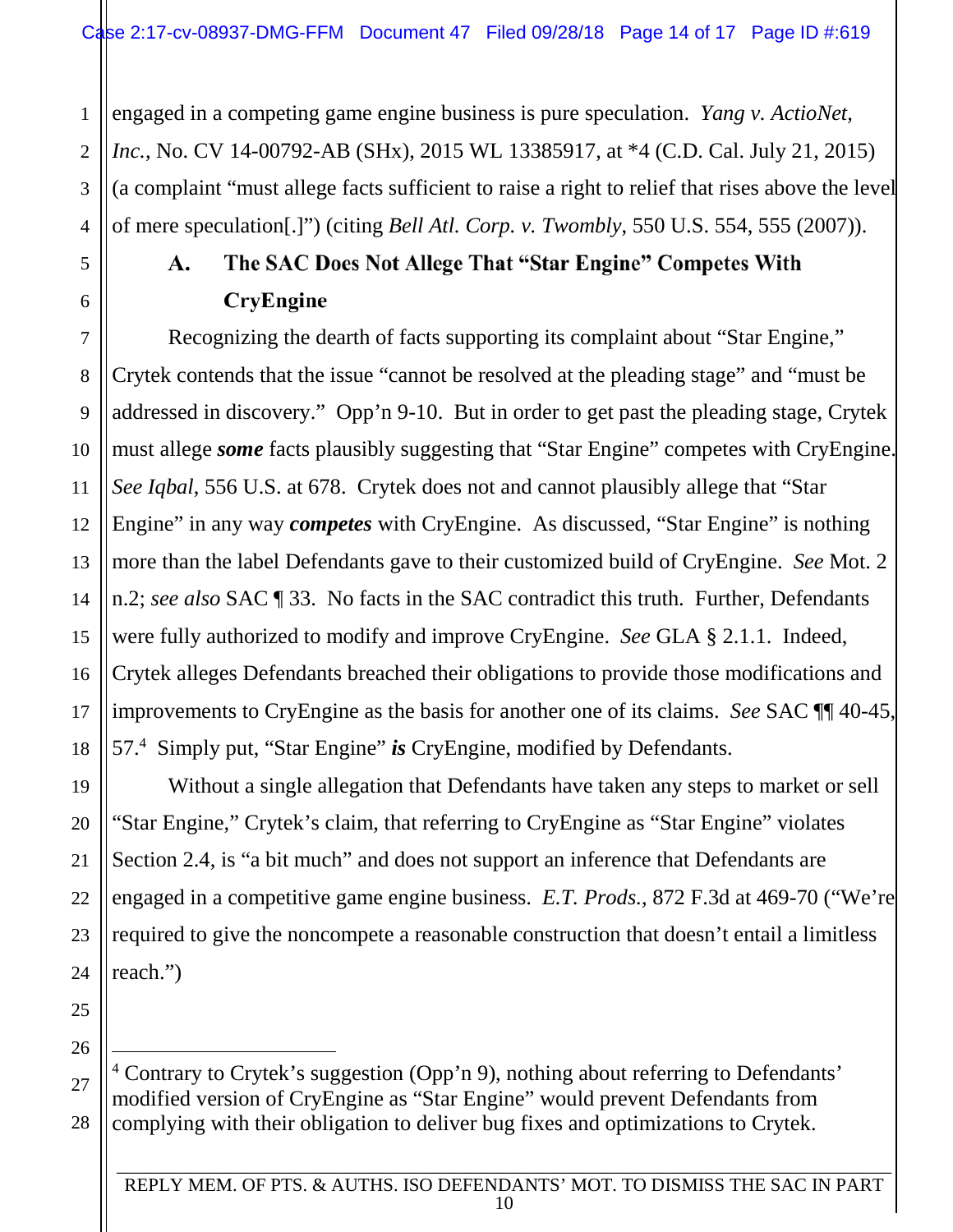# B. The SAC Does Not Allege That Defendants Engaged In A Competing Game Engine Business When They Announced Their Decision To Use Lumberyard

Defendants' December 2016 announcement regarding their switch to Lumberyard also is insufficient to support a reasonable inference that Defendants have engaged in a game engine business that competes with CryEngine. The announcement itself makes clear that, first and foremost, it was a promotional and informational statement about *Star Citizen*. *See, e.g.*, Goldman Decl. [ECF 20-3] at 39 (announcing "Star Citizen and Squadron 42 Utilize Amazon Lumberyard Game Engine"), *id.* (announcing release of "2.6 Alpha update for *Star Citizen*" running on Lumberyard). Even the statements made by Lumberyard's representatives are about *Star Citizen*, not Lumberyard. *See, e.g.*, *id.* ("'Star Citizen and Squadron 42 are incredibly ambitious projects which are only possible with great engine technology . . . . We love how CIG's bold vision has already inspired a massive community, and we're thrilled to see what they create with Lumberyard . . . .' said Dan Winters, head of business development for Amazon Games."). Nothing in the GLA prohibits Defendants from promoting their own video game. Nor do Defendants' statements explaining their reasons for switching to Lumberyard and describing Lumberyard's capabilities within *Star Citizen* support an inference that Defendants are engaging in a business that competes with CryEngine.

To the extent that Defendants' announcement can be viewed as promoting Lumberyard, Section 2.4 does not prohibit isolated acts of promotion; it prohibits Defendants' wholesale movement into the video game engine business. *See supra* Part I; *Advance Transformer*, 44 Cal. App. 3d at 135 ("single or occasional disconnected act[s]" not enough; engaging in business requires "frequent and continuous" conduct). The SAC pleads no facts for the Court to infer that Defendants have crossed the line into a

27 28

24

25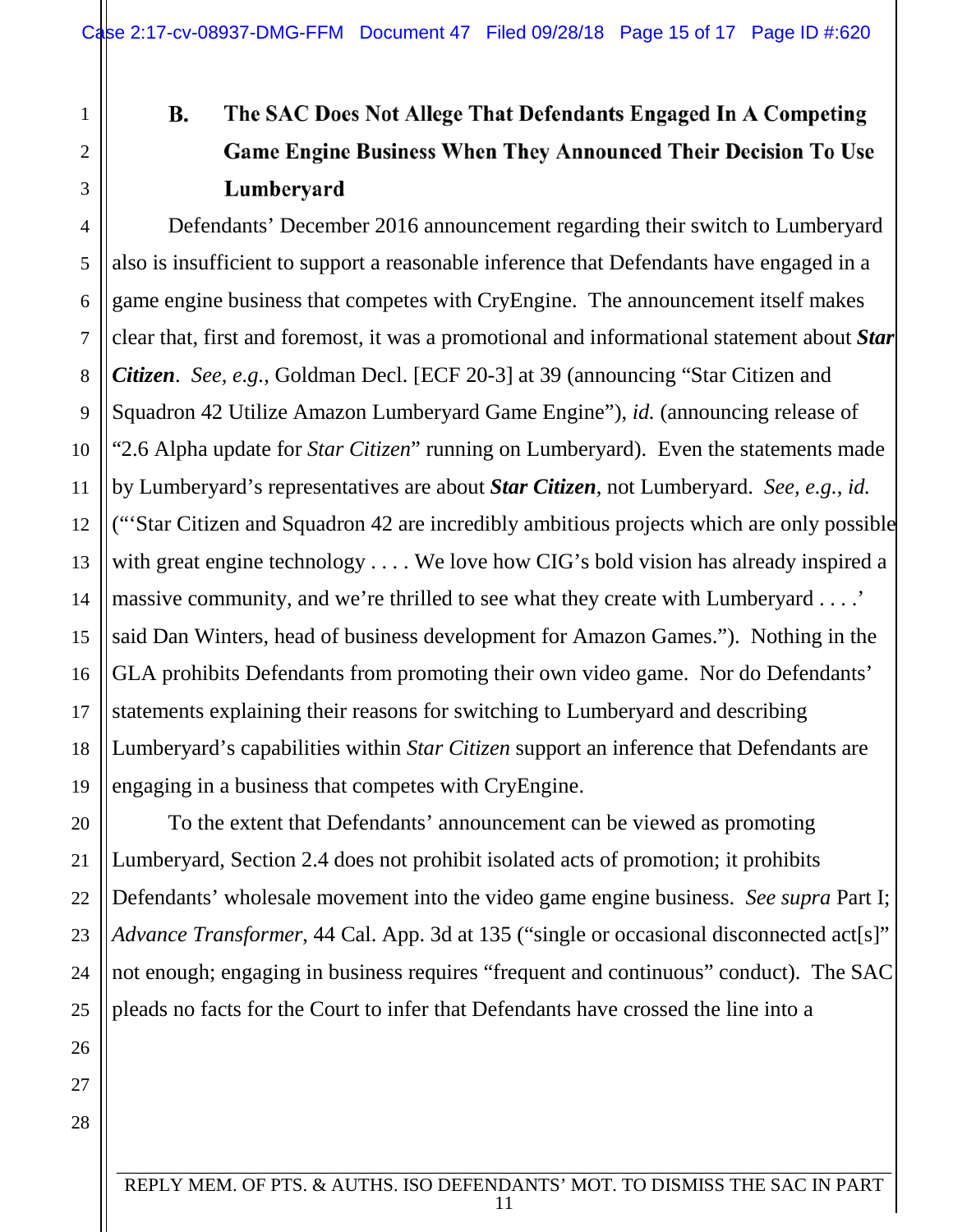1 2 competing game engine business. *Twombly,* 550 U.S. at 567 (complaint did not plausibly suggest illicit behavior when facts alleged just as likely to suggest lawful behavior).<sup>5</sup>

## C. The SAC Does Not Allege Any "Frequent And Continuous" Conduct By **Defendants**

8 10 12 13 Finally, Crytek tries to meet the "engaged in the business" standard by relying on Paragraph 38 of the SAC, which alleges that "Defendants have continued to breach Section 2.4 of the GLA by directly or indirectly developing, creating, supporting, maintaining, and promoting not only Lumberyard but also the so-called 'Star Engine.'" Opp'n 10 (citing SAC ¶ 38). In addition to Crytek's omission of the "engaged in the business of" requirement from this allegation, the SAC alleges no facts in support of Crytek's broad claim of continuous conduct; only the isolated incidents regarding "Star Engine" and Lumberyard are pleaded. Thus, Paragraph 38 is a classic example of a conclusory statement that is not entitled to the presumption of truth. *Iqbal*, 556 U.S. at 686 ("[T]he Federal Rules do not require courts to credit a complaint's conclusory statements without reference to its factual context."). Regardless of what Crytek "expects the proof to show" (Opp'n 10), Crytek is under a present obligation to plausibly suggest that Defendants violated Section 2.4. *Twombly,* 550 U.S. at 567 (complaint did not plausibly suggest illicit behavior when facts alleged just as likely to suggest lawful behavior). Because Crytek has not done so, "the doors of discovery" must remain locked. *Iqbal*, 556 U.S. at 678-79.

3

4

5

6

7

9

11

<sup>5</sup> Crytek also claims that "the prominent display of Lumberyard's trademarks in Star Citizen" give rise to the same inference. Opp'n 10. These allegations are found nowhere in the SAC and Crytek cannot supplement its defective pleading via attorney argument in its motion papers. *Dietz*, 2009 WL 10673937, at \*3 ("A plaintiff cannot cure deficiencies in a complaint through allegations provided in its opposition to a motion to dismiss."). Moreover, if the GLA prohibited Defendants from crediting third-party software used in the game, it would have said so. The GLA contains no such provision. *See* GLA §§ 2.4 (no mention of "crediting"), 2.8.1 (same), 2.8.2 (same), 2.8.3 (same).